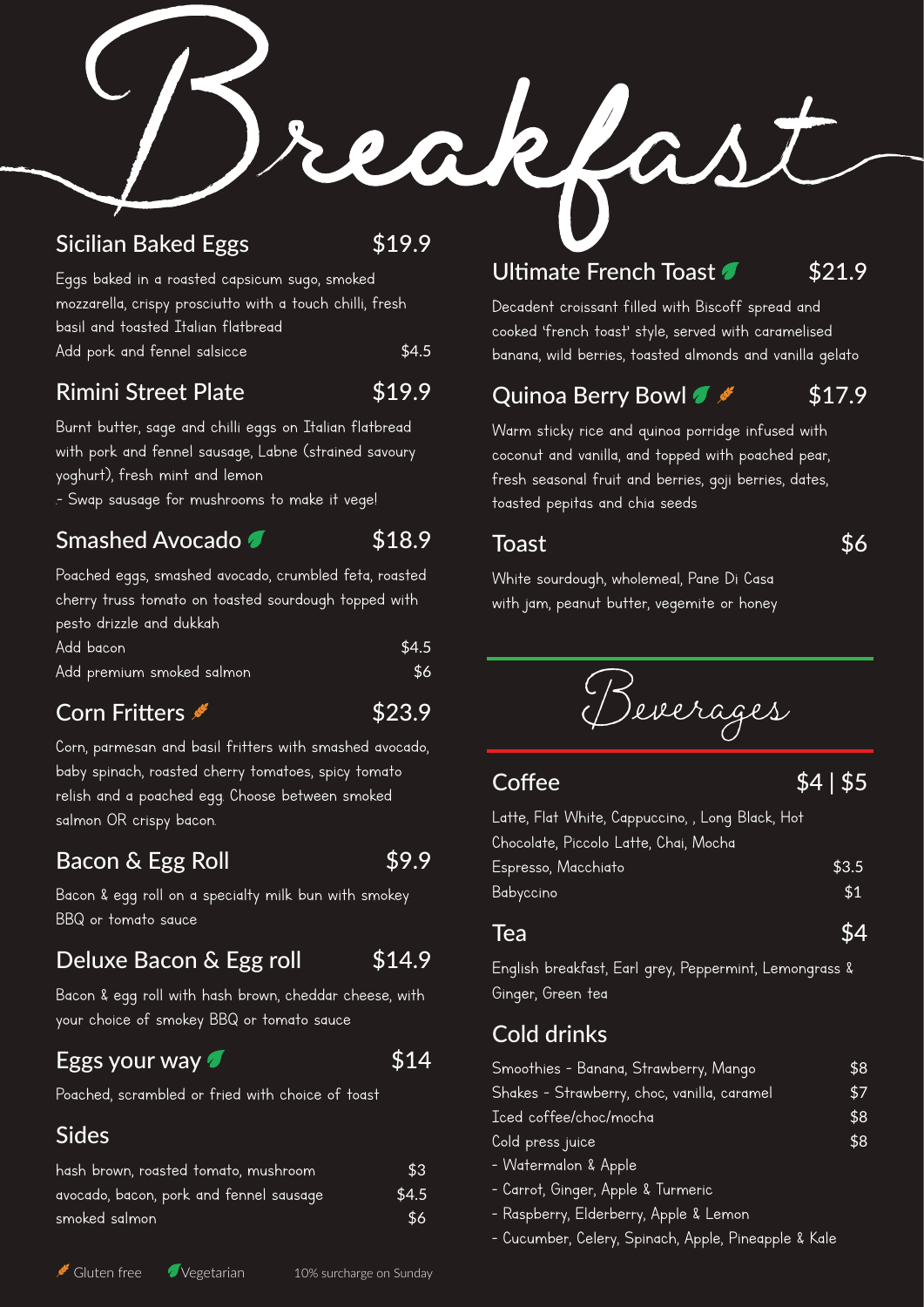Primi Piatti

| <b>Mixed Dips</b>                                                                                                                                         | \$17.9 |
|-----------------------------------------------------------------------------------------------------------------------------------------------------------|--------|
| Selection of cured meats, cheeses, grilled and<br>marinated vegetables, arancini, mixed olives, Fedeles<br>fried chilli & pizza bread (serves 2-4 people) |        |
| Antipasto                                                                                                                                                 | \$46.9 |
| Olive Tapenade Pizza                                                                                                                                      | \$14.9 |
| Garlic Pizza                                                                                                                                              | \$14.9 |

Trio of dips served with pizza bread & marinated olives

## Arancini \$17.9

Fedeles signature arancini, filled with bolognese & fior di latte mozzarella and served with napolitana sauce and grana padano

## Sizzling Garlic Prawns \$21.9

Sizzling tiger prawns cooked in cherry tomato, garlic, basil and extra virgin olive oil with a touch of chilli. Served with pizza bread

## Bruschetta **1988** S17.9

Heirloom cherry tomatoes, buffalo mozzarella and fresh basil on ciabatta loaf with balsamic vinaigrette

## Salt & Pepper Squid 519.9

Served with aioli and mixed leaves

## Melanzane **1988**

Grilled eggplant slices filled with sauteed mushroom & smoked mozzarella, and baked in a tomato sugo with parmesan and fresh basil

# Secondi

## BBQ Pork Ribs (650g) \$44.9

Men

Succulent pork ribs slow cooked in homemade BBQ sauce, then grilled to order and served with chunky steakhouse fries

## Lamb Shank 529.9

Tender lamb shank, braised for 6 hours in wine, winter vegetables and fresh herbs. Served with creamy potato mash and roasted vegetables Add 2nd Lamb Shank  $$12$ 

## Pollo Saltimbocca  $$32.9$

Pan-fried chicken breast, shaved prosciutto and burnt butter sage sauce with roasted chat potatoes and vegetables

## Scallopine Funghi **\$36.9**

Tender veal backstrap with creamy mushroom and white wine sauce, served with roasted chat potatoes & vegetables

## Veal Piccata **\$35.9**

Tender veal backstrap pan-fried in a garlic, capers, white wine and lemon butter sauce, served with roasted chat potatoes and vegetables

## Chicken Cotoletta \$25.9

Herb and parmesan crumbed chicken breast served with roasted vegetables or chips & salad. Add sauce for \$3.5 extra (choice of mushroom, dianne or pepper sauce)

## Chicken Parmagiana \$28.9

Chicken Cotoletta topped with smoked ham, napolitana sauce and melted mozzarella. Served with choice of roasted vegetables or chips & salad Gluten free Vegetarian 10% surcharge on Sunday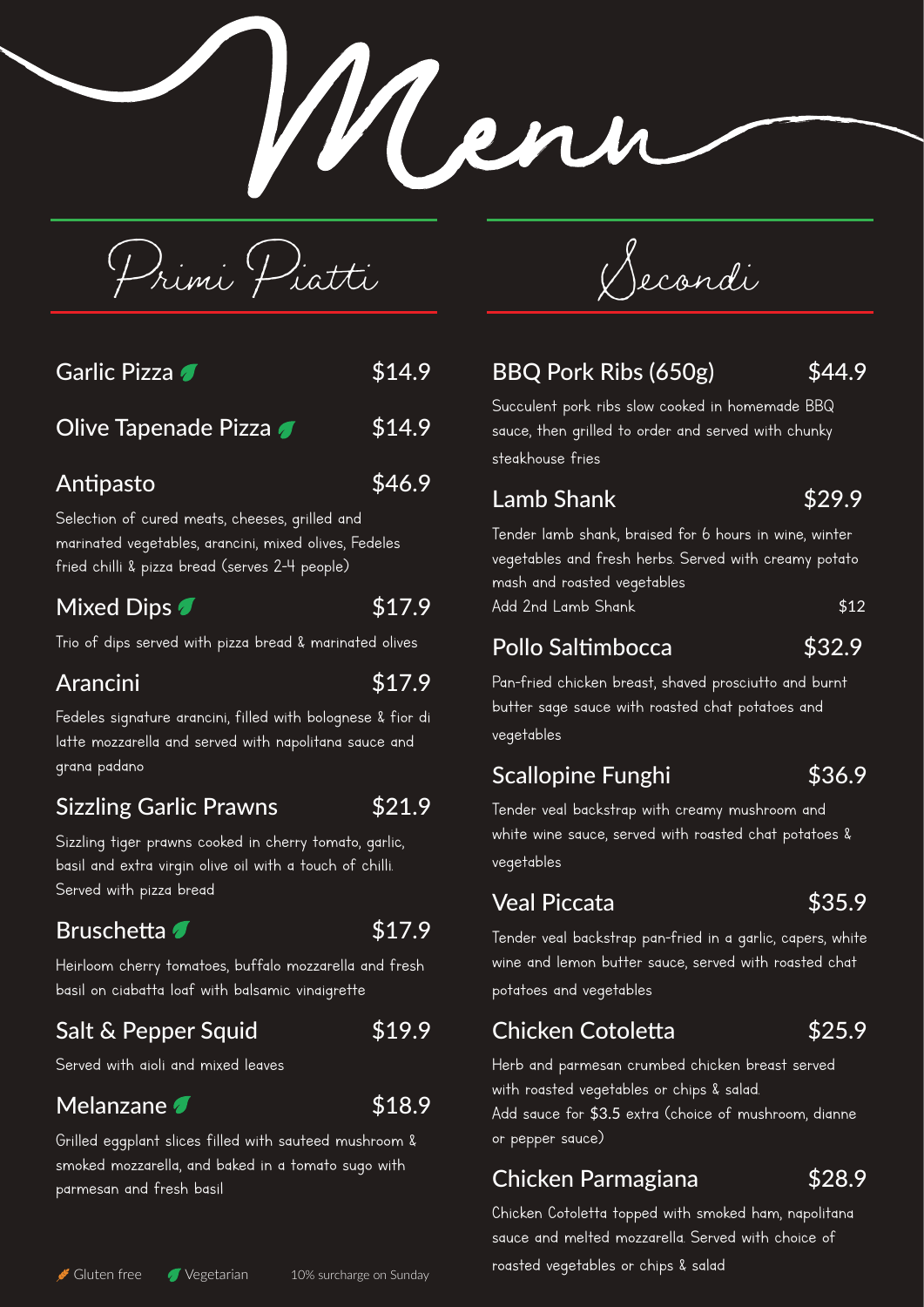From the grill

## Prime cut of the day MP

Chefs selection of the finest cuts available and cooked to your liking. Please ask our friendly wait staff for today's selection.

## Market catch MP

Please ask our friendly wait staff for today's fresh fish selection.

Contorni

## Truffle Parmesan wedges  $\sim$  \$17.9

Rustic Sweet potato wedges served with grated parmesan and a drizzle of black truffle 'terre francescane' oil

## Caprese  $\sqrt{s}$  \$19.9

Medley of fresh cherry heirloom tomatoes, roma tomatoes, buffalo mozzarella & fresh basil leaves, drizzled with extra virgin olive oil and balsamic

## Arugala  $\sqrt{\frac{4}{16.9}}$

Rocket, shaved parmesan and pear with balsamic glaze

## Roast Chicken and Pumpkin \$19.9

Roasted pumpkin, chicken breast, sundried tomato, feta cheese and spanish onion with salad greens and a balsamic vinaigrette dressing

## Garden  $\sqrt{s}$   $\sqrt{s}$   $\sqrt{s}$   $\sqrt{s}$  15.9

Fresh salad greens, tomatoes, cucumber, spanish onion & olives Add fetta \$3

Pasta

### Bolognese \$22.9

Spaghetti pasta with Fedeles family recipe of slow cooked traditional Bolognese sauce

## Pasta Alla Norma **1894.9**

Penne pasta tossed in a grilled eggplant and tomato sugo with fresh basil and buffalo mozzarella

## Marinara \$29.9

Spaghetti pasta in a traditional napolitana sauce with fresh seafood, garlic, white wine & olive oil

### Bosciola \$24.9

Penne pasta with bacon, mushrooms, garlic & onion in a creamy white wine sauce

### Gamberi \$29.9

Spaghetti wth king prawns in a cherry tomato sugo with a touch chilli, garlic, fresh basil and topped with panegrattato (toasted garlic breadcrumbs)

Gnocchi alla Sorentina 625.9

Homemade gnocchi, oven baked with a creamy napolitana sauce, fresh basil and melted buffalo mozzarella cheese

## Gnocchi Amatriciana \$25.9

Homemade gnocchi with pancetta, onion, touch of chilli, basil, tomato sugo topped with panegrattato (toasted garlic breadcrumbs)

## Crab & Prawn Risotto  $$29.9$

Blue swimmer crab & prawns with a touch of chilli, garlic & white wine in a creamy napolitana sauce

## Pollo e Funghi Risotto  $\sim$  \$24.9

Chicken & mushroom risotto with garlic & white wine in a cream sauce

Gluten free Vegetarian 10% surcharge on Sunday **Gluten free pasta available**  $\bullet$  53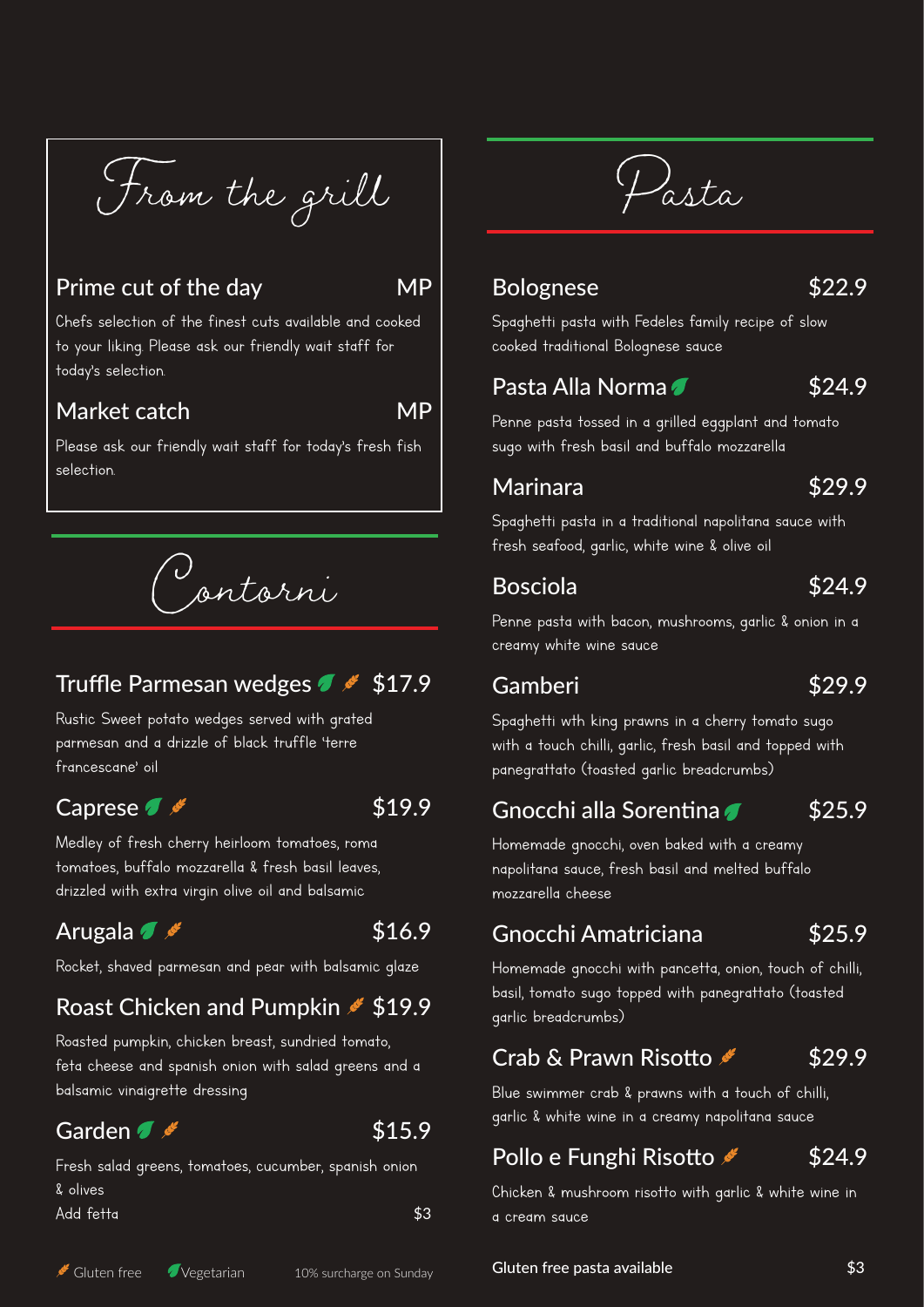Pizza Bianco

## $\sqrt{328.9}$

Truffle crema, mushroom, fior di latte, shaved grana padano and fresh rocket

## Portofino  $\sqrt{326.9}$

Garlic and chilli king prawns, heirloom cherry tomatoes, fior di latte, rocket and a drizzle of extra virgin olive oil

## Pollo Pesto \$25.9

Marinated chicken breast, spanish onion, feta and sundried tomato on a pesto base

## Salsicce e patate  $$25.9$

Traditional pork and fennel sausage, shaved potato, provolone and fresh rosemary

Kids

## Bolognese

Spaghetti pasta with slow cooked traditional Bolognese sauce

## Pizza

Classic cheese or ham & cheese

## Chicken Nuggets

Chicken nuggets served with chips

## Fish & chips

Battered-fish served with chips

Any with soft drink or juice & ice cream \$16.9

Pizza Rosso

## Margherita **7** \$21.9

San Marzano tomato sauce, buffalo mozzarella, basil & extra olive oil

## Napolitana  $$21.9$

San Marzano tomato sauce, anchovies, basil & olives

## Calabrese  $\sim$  \$23.9

San Marzano tomato sauce, salami, olives, capsicum, spanish onion & chili

## Quattro Stagioni **\$26.9**

San Marzano tomato sauce, ham, capsicum, mushroom, prawns & olives

## Capricciosa **\$23.9**

San Marzano tomato sauce, ham, mushroom, olives & anchovies

## Quattro Carne **\$23.9**

San Marzano tomato sauce, ham, salami, bacon & italian sausage (BBQ sauce optional)

## Gamberi Picante \$26.9

San Marzano tomato sauce, salami, prawns & chilli

## Genovese \$26.9

San Marzano tomato sauce, rocket, shaved prosciutto & grana padano

## Siciliana **1** 522.9

San Marzano tomato sauce, mushroom, capsicum, spanish onion, baby spinach & olives

Gluten free pizza available **\$4**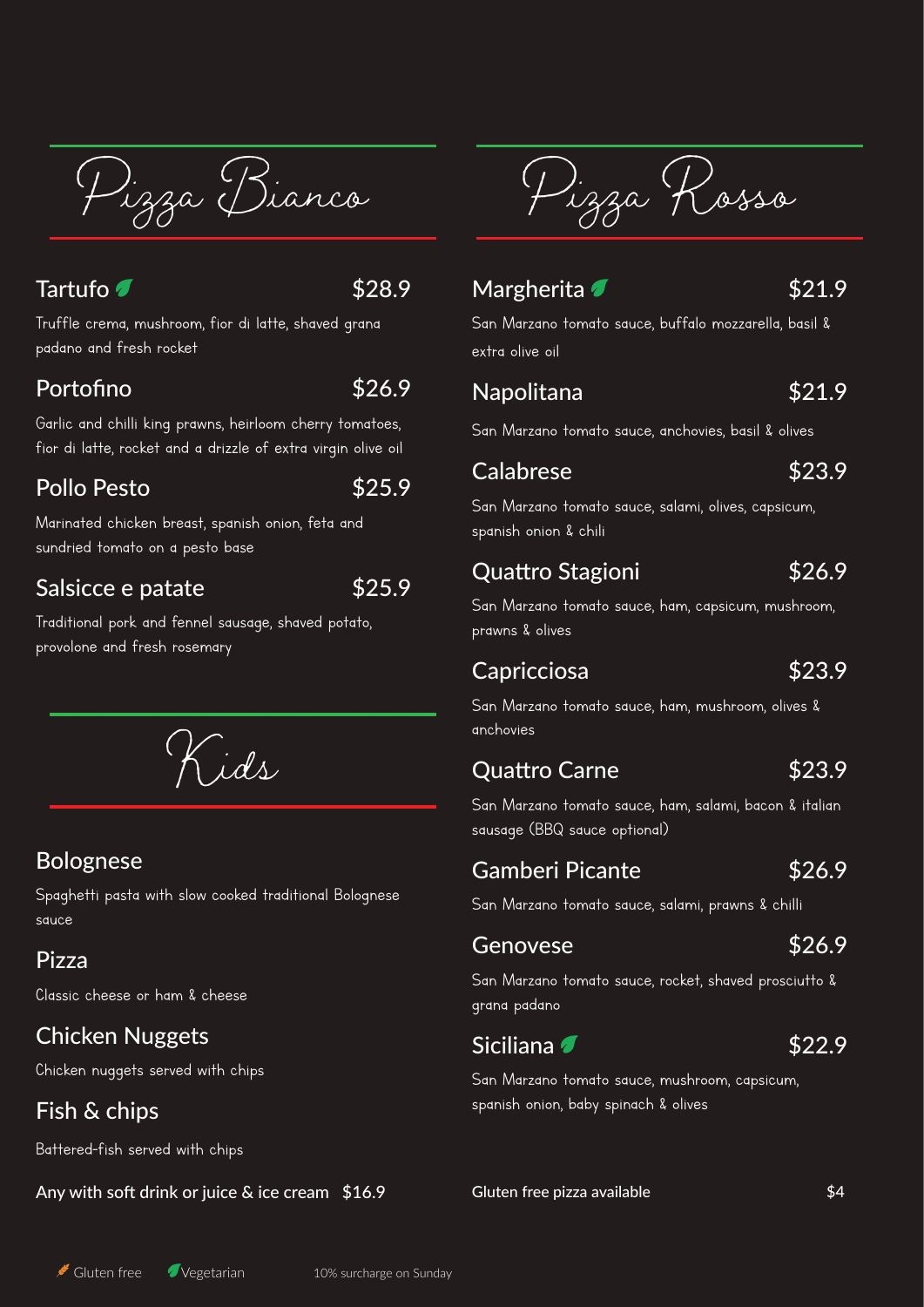Soft Drinks

| <b>Soft Drinks</b><br>Pepsi, Pepsi Max, Lemonade, Red Lemonade, Sunkist,<br>Solo, Lemon Lime Bitters | 4.5      |  |
|------------------------------------------------------------------------------------------------------|----------|--|
| San Pellegrino<br>Chinotto, Aranciata Rossa, Limonata                                                | \$4.5    |  |
| <b>San Pellegrino Sparkling</b><br>250ml, 750ml                                                      | \$4  \$8 |  |
| <b>Juices</b>                                                                                        |          |  |

Orange, Apple, Pineapple

Beer and Ciders

| Peroni Nastro Azzuro (on tap)     | \$9.5                       |
|-----------------------------------|-----------------------------|
| <b>Asahi Super Dry (on tap)</b>   | \$9.5                       |
| <b>Pure Blonde</b>                | \$7.5                       |
| <b>Great Northern Super Crisp</b> | \$7.5                       |
| Peroni Leggera                    | \$7.5                       |
| <b>Balter XPA</b>                 | \$9                         |
| <b>Pirate Life Pale Ale</b>       | \$9                         |
| Corona                            | \$8.5                       |
| <b>James Squire Ginger Beer</b>   | \$9                         |
| <b>Somersby Apple Cider</b>       | \$8.5                       |
| <b>Cascade Premium Light</b>      | $\boldsymbol{\hat{\kappa}}$ |

## Lexinton Hill Espresso Martini \$18

Melbourne-roasted cold drip coffee, quadruple distilled grain vodka, Continental Creme de Cacao & sugar syrup

Spirits

#### Vodka

| \$8.5  |
|--------|
| \$11.5 |
|        |
| \$8    |
| \$8    |
| \$8    |
| \$8    |
| \$8    |
|        |

#### Gin

| Gordons       | \$8.5 |
|---------------|-------|
| Malfy Limone  | \$9.5 |
| Earp Dry No.8 | \$12  |

### Rum

| Bundaberg UP         | \$8.5 |  |
|----------------------|-------|--|
| Bacardi Carta Bianca | \$11  |  |
| Sailor Jerry Spiced  | \$8.5 |  |

## **Whisky**

| Johnnie Walker Red   | \$8.5 |
|----------------------|-------|
| Johnnie Walker Black | \$10  |
| Canadian Club        | \$8.5 |
| Jack Daniels         | \$8.5 |
| Chivas Regal 18yo    | \$13  |

## Bourbon

| Jim Beam White | \$8.5  |
|----------------|--------|
| Makers Mark    | \$10.5 |

## **Tequila**

| Jose Quervo Especial | \$8.5 |
|----------------------|-------|
| Patron Silver Agave  | \$11  |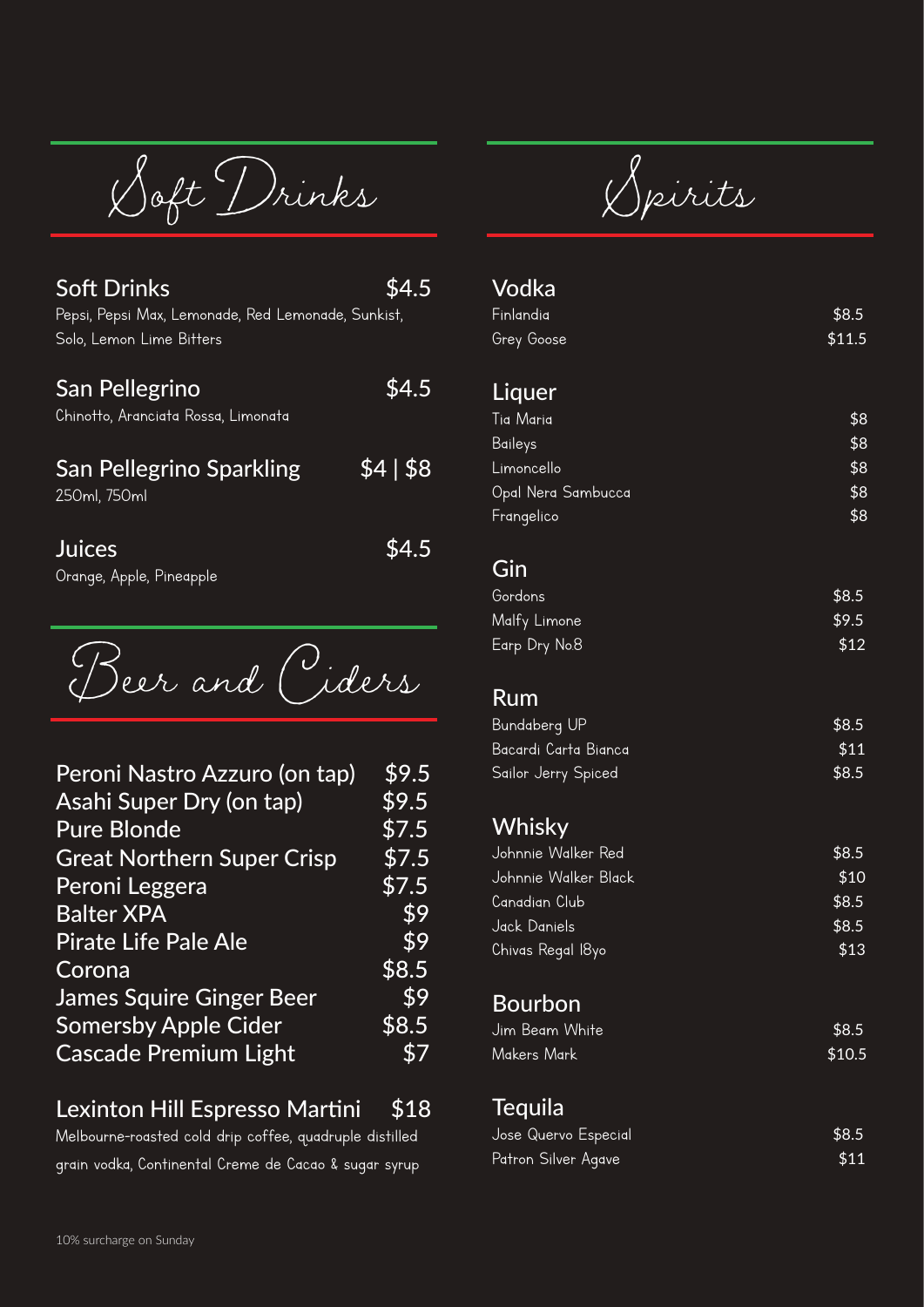Sparkling Dalwood Estate 'Hunter River' Sparkling Chardonnay **\$9 | \$36**  $\frac{1}{36}$ Fragrant nose of apples, melons and fresh biosch. The palate is fresh, zesty with a citrus and honeysuckle lingering. Farina Prosecco Extra Dry DOC **\$11 | \$42** Aromatic red apple and nashy pear, with a fresh lemon twist. Beautifully balanced with stone fruit and citrus minerality and a long refreshing finish. Borgo Molino 'Motivo' Moscato (V) - available mid december  $$11 | $42$ Very elegant and stylish on the nose with wildflowers, rose and tropical fruits. Fragrant and sweet, with tropical and exotic fruits supported by natural acidity. Veuve Clicquot Brut NV  $$135$ Complex nose of apple, citrus and caramel followed by full flavors with elegance, crispness and a slightly spicy finish.

**White** 

#### Nashdale Lane Riesling (o) **\$11.5 | \$48**

From an organic high altitude vineyard in Orange, this dry style Riesling is all about citrus and minerality. Fresh, zesty and clean on the palate.

#### Soho 'Peggy' Sauvignon Blanc \$11 | \$42

Soho is a boutique premium winery delivering quality varietal wines. This Sauvignon Blanc is delicious with passion fruit, kiwi fruit and a touch of a delicate grassy aroma.

### Main & Cherry Rosy Gris (Orange/Natural Wine) Pinot Gris (V)  $$15 | $59$

The Rosy Gris is a natural wine, just like our italian Nonni used to make. Handpicked, skin maceration, basketpress and wildfermentation. The wine is vibrant and delicious.

#### Table of Plenty Fiano **\$10 | \$40 and \$10 | \$40 and \$10 | \$40 and \$10 | \$40 and \$10 | \$40 and \$10 | \$40 and \$10**

Fiano is a Southern Italian grape variety that is similar in taste to Pinot Grigio with the freshness of Riesling. Very easy to drink and delicious.

### Le Pezze Pinot Grigio delle Venezie DOC **Australia in the Control of Australia in the Control of Australia in the S**

This is a contempory style Pinot Grigio with red apple, pear and quince paste on the nose, it is dangerously fresh and vibrant on the palate, very easy to match with a variety of food.

#### Gala Estate Pinot Gris \$55

Pinot Gris is a full bodied and rich in flavour wine, very textural on the palate, fragrant and rustic on the nose.

### Rocky Road Chardonnay (o) **\$55** and the contract of the contract of the contract of the contract of the contract of the contract of the contract of the contract of the contract of the contract of the contract of the contra

This is the absolute best from the West! Stone fruit is perfectly integrated with nutty and smoky aromas, delivering a Chardonnay of refined quality. 10% surcharge on Sunday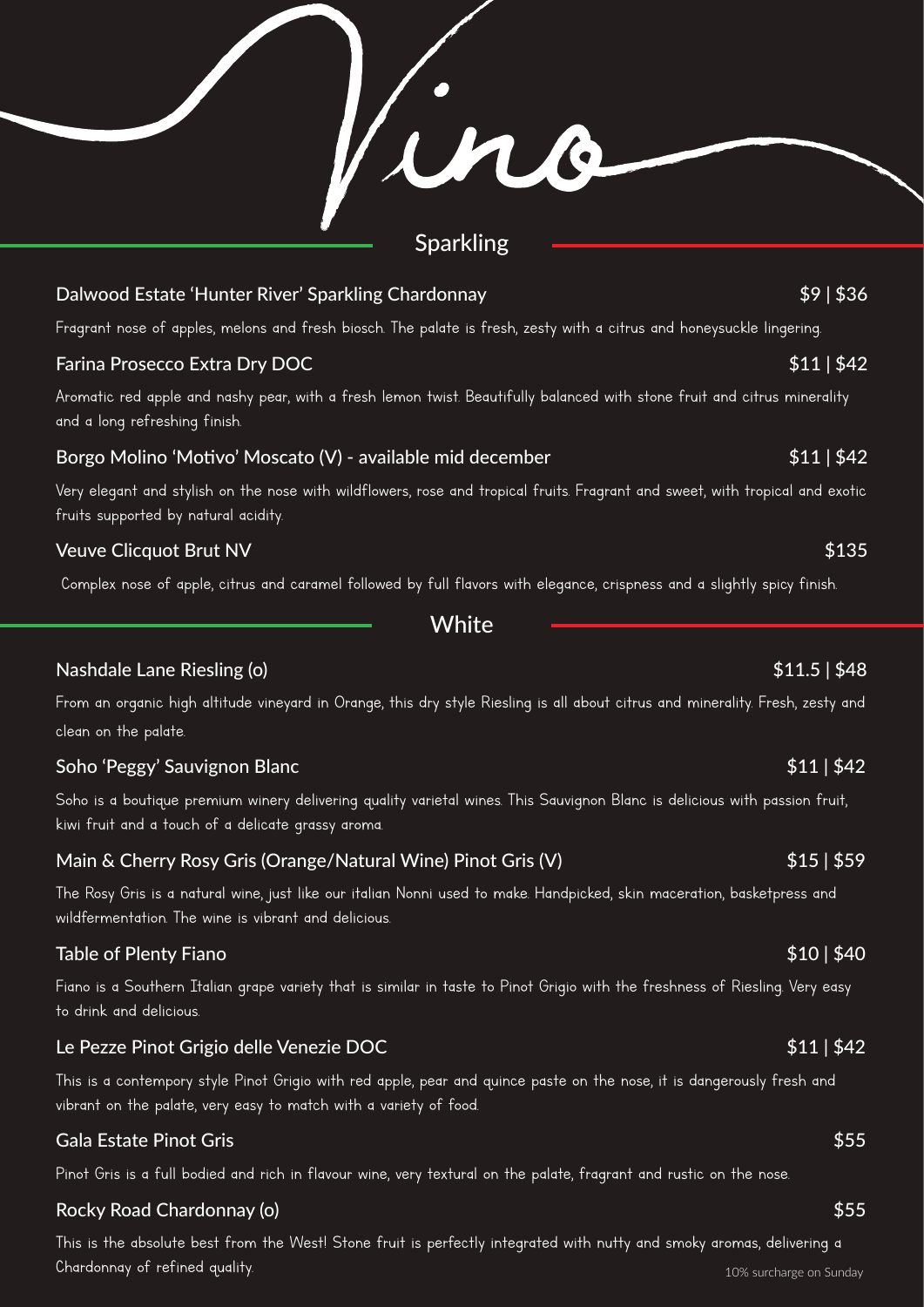Ete Rose \$11 | \$42

Été is french for summer! From Provence, the home of Rose. This wine is fresh and dry, with cranberry, pomegranate and touch of zesty citrus aromas.

Red

Rose

Farina Valpolicella DOC Corvina, Rondinella, Molinara **1988** 1988 - State State State State State State State Sta

This unwooded red shows cherry blossom, red fruits and just a hint of spices. The palate is fresh, vibrant and fruity in true style of Valpolicella Classico!

### Soho 'Bobby' Pinot Noir \$11 | \$42

Raspberry, strawberry and cheery aromas on the nose lead into a light to medium body wine, with bags of fruit and long lingering finish.

### Main & Cherry Grenache  $$15 | $59$

Foot stomped, skin contacted, basket press and wild fermented partially in 'Terracotta Pots' this wine is elegant, complex and with bags of red and dark fruit.

### Villa Della Torre Valpolicella Classico Superiore DOC Corvino, Corvina, Rondinella \$120

From a single vineyard Estate this wine is elegant and sophisticated with abondance of red and black fruit, harmonious and balanced, it is pleasantly smooth and fresh, making it very versatile to pair with food.

## De Vasari Chianti Aretino DOCG (o) \$11 | \$42

Chianti is the quintesential Italian wine, made from organically grown Sangiovese grapes this wine is ideal for pizza, tomato base pastas and a variery of italian dishes.

### Table of Plenty Barbera  $$10$  |  $$40$

Barbera is a very popular Northern Italian grape which is ideal for red wine beginners, similar to Merlot it is rich, round and very smooth.

## Poggio al Tesoro Bolgheri 'Toscana IGT' Shiraz Cabernet, Merlot **1988** 1988 - 1988 - \$75

A fragrant and intensely fruity red wine, where the aromas of blackberries, plums and cherries are interwoven with more incisive peppery notes.

### La Valentina Montepulciano d'Abruzzo DOC **\$35** anno 1992 e a ser a ser a ser a ser a ser a ser a ser a ser a se

Fragrant wine with redcurrant, pomegranate, violet, liquorice on the nose and smooth and round palate.

### Ponting 'Close of Play' Cabernet Sauvignon \$12 | \$50

The 'Close of Play' refers to the retual, that Ricky Ponting and the Australian Cricket Team used at the end of each taste and reflect on the past few days with a bottle of Cabernet Sauvignon.